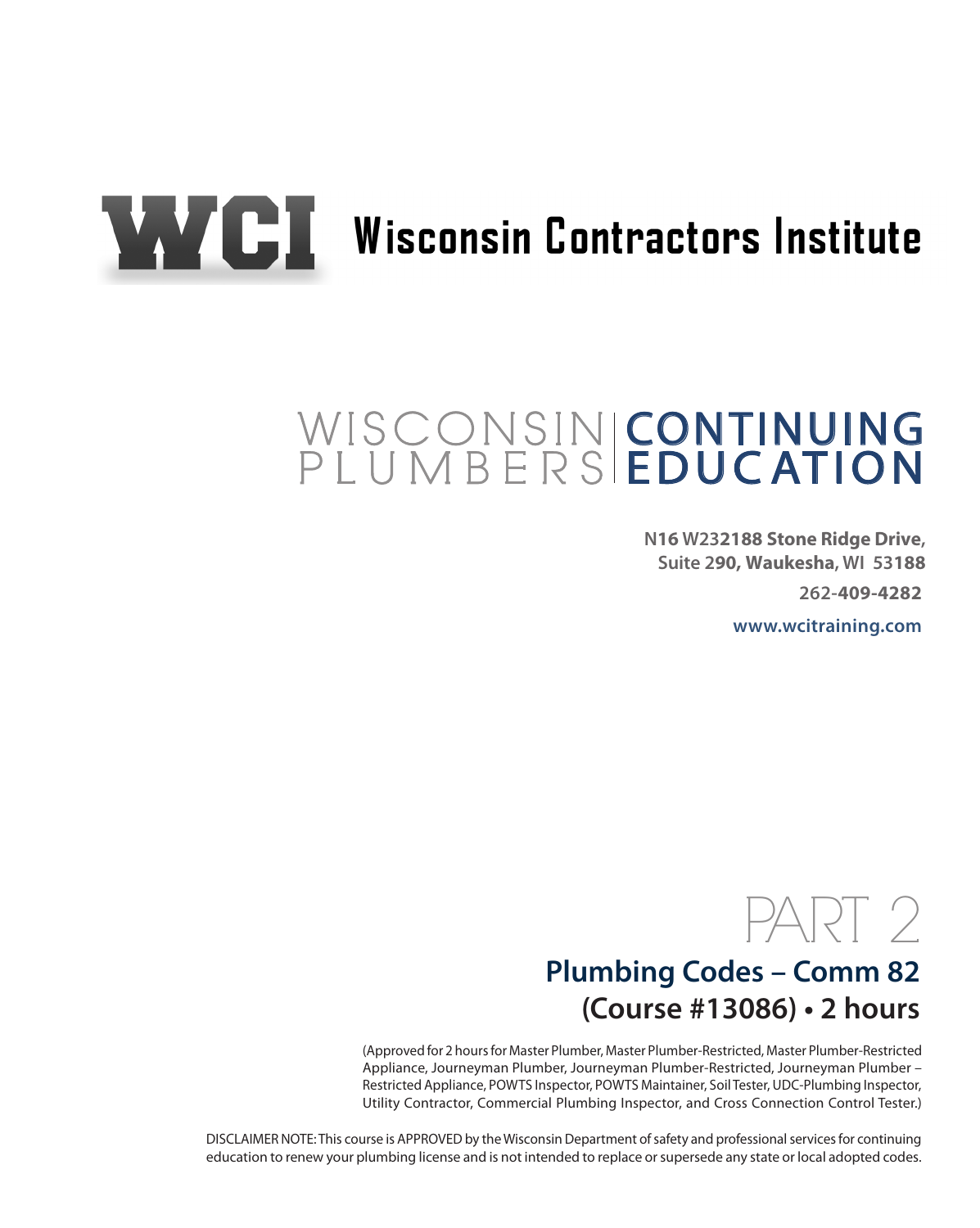## Plumbing Codes—Comm 82

**Comm 82.01 Scope.** The provisions of this chapter apply uniformly to the design, construction, installation, supervision, maintenance and inspection of plumbing, including but not limited to sanitary and storm drainage, water supplies, wastewater treatment, and dispersal or discharge for buildings, except for POWTS systems as regulated by ch. Comm 83.

**Comm 82.015 Purpose.** Pursuant to s. 145.02, Stats., the purpose of this chapter is to provide that all plumbing in connection with buildings and facilities in the state, including buildings owned by the state or any political subdivision thereof, shall be safe, sanitary and such as to safeguard the public health and the waters of the state.

**Comm 82.03 Application. (1)** The provisions of this chapter are not retroactive, unless specifically stated otherwise in the rule.

**(2)** Pursuant to s. 145.13, Stats., this chapter is uniform in application and a municipality may not enact an ordinance for the design, construction, installation, supervision, maintenance and inspection of plumbing which is more stringent than this chapter, except as specifically permitted by rule.

**(3)** A department interpretation of the requirements in this chapter shall supersede any differing interpretation by a lower level jurisdiction. A department decision on the application of the requirements in this chapter shall supersede any differing decision by a lower level jurisdiction.

**Note:** A decision of the department may be appealed. Section 101.02 (6) (e), Stats., outlines the procedure for submitting requests to the department for appeal hearings and the department procedures for hearing appeals.

## Part 2 Exam Questions:

- **1. POWTS systems are regulated by ch. Comm 83.**
	- a. True
	- b. False
- **2. The provisions of ch. Comm 82 apply uniformly to the \_\_\_\_\_\_\_\_\_\_\_\_\_\_ of plumbing.**
	- a. Design and construction
	- b. Installation
	- c. Maintenance and inspection
	- d. All of the above
- **3. The purpose of Chapter 82 is to provide that all plumbing in connection with buildings and facilities in the United States.**
	- a. True
	- b. False
- **4. The provisions of Chapter 82 are not retroactive, unless specifically stated otherwise in the rule.**
	- a. True
	- b. False
- **5. A decision by the Department may never be appealed.**
	- a. True
	- b. False

#### **Subchapter I — Intent and Basic Requirements**

**Comm 82.10 Basic plumbing principles.** This chapter is founded upon basic principles of environmental sanitation and safety through properly designed, installed and maintained plumbing systems. Some of the details of plumbing construction may vary, but the basic sanitary and safety principles desirable and necessary to protect the health of people are the same. As interpretations may be required and as unforeseen situations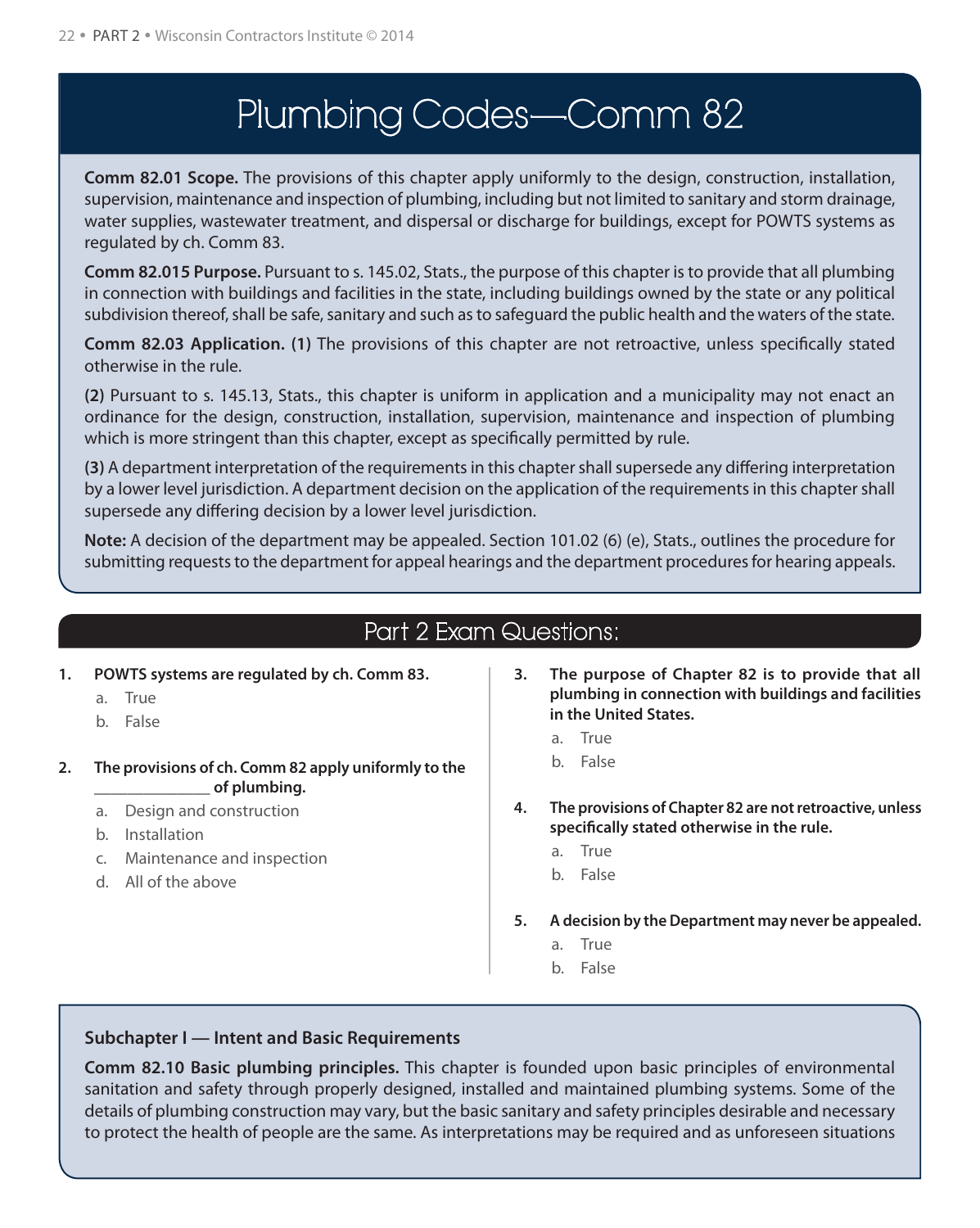arise which are not specifically addressed, the following intent statements and basic requirements shall be used to evaluate equivalency where applicable:

**(1)** INTENT. (a) Plumbing in connection with all buildings, public and private, intended for human occupancy, shall be installed and maintained in such a manner so as to protect the health, safety and welfare of the public or occupants and the waters of the state.

- (b) Plumbing fixtures, appliances and appurtenances, whether existing or to be installed, shall be supplied with water in sufficient volume and at pressures adequate to enable the fixtures, appliances and appurtenances to function properly and efficiently at all times and without undue noise under normal conditions of use. Plumbing systems shall be designed and adjusted to use the minimum quantity of water consistent with proper performance and cleaning.
- (c) Devices for heating and storing water in pressure vessels or tanks shall be so designed and installed as to prevent dangers of explosion or overheating.
- (d) Drain systems shall be designed, constructed and maintained so as to conduct the wastewater or sewage efficiently and shall have adequate cleanouts.
- (e) The drain systems shall be so designed as to provide an adequate circulation of air in all pipes and no danger of siphonage, aspiration or forcing of trap seals under conditions of ordinary use.
- (f) A plumbing system shall be of durable material, free from defective workmanship, and designed and constructed so as to provide satisfactory service for its reasonable expected life.
- (g) Proper protection shall be provided to prevent contamination of food, water, sterile goods and similar materials by backflow of wastewater.
- (h) All plumbing fixtures shall be installed so as to provide adequate spacing and accessibility for the intended use and cleaning.

**(2)** BASIC REQUIREMENTS. (a) Every building intended for human occupancy shall be provided with an adequate, safe and potable water supply.

- (b) To fulfill the basic needs of sanitation and personal hygiene, each dwelling connected to a POWTS or public sewer shall be provided with at least the following plumbing fixtures: one water closet, one wash basin, one kitchen sink and one bathtub or shower, except a system or device recognized under ch. Comm 91 may be substituted for the water closet. All other structures for human occupancy shall be equipped with sanitary facilities in sufficient numbers as specified in chs. Comm 60 to 66.
- (c) Hot or tempered water shall be supplied to all plumbing fixtures that normally require hot or tempered water for proper use and function.
- (d) Where plumbing fixtures exist in a building that is not connected to a public sewer system, suitable provision shall be made for treating, recycling, dispersing or holding the wastewater.
- (e) Plumbing fixtures shall be made of durable, smooth, non− absorbent and corrosion resistant material, and shall be free from concealed fouling surfaces.

## Part 2 Exam Questions:

- **6. Plumbing in connection with all buildings intended for human occupancy shall be installed and maintained in such a manner to protect the following:**
	- a. Waters of the state
	- b. Public health
	- c. Public safety
	- d. All of the above
- **7. Plumbing systems shall be designed and adjusted to use the maximum quantity of water consistent with proper performance and cleaning.**
	- a. True
	- b. False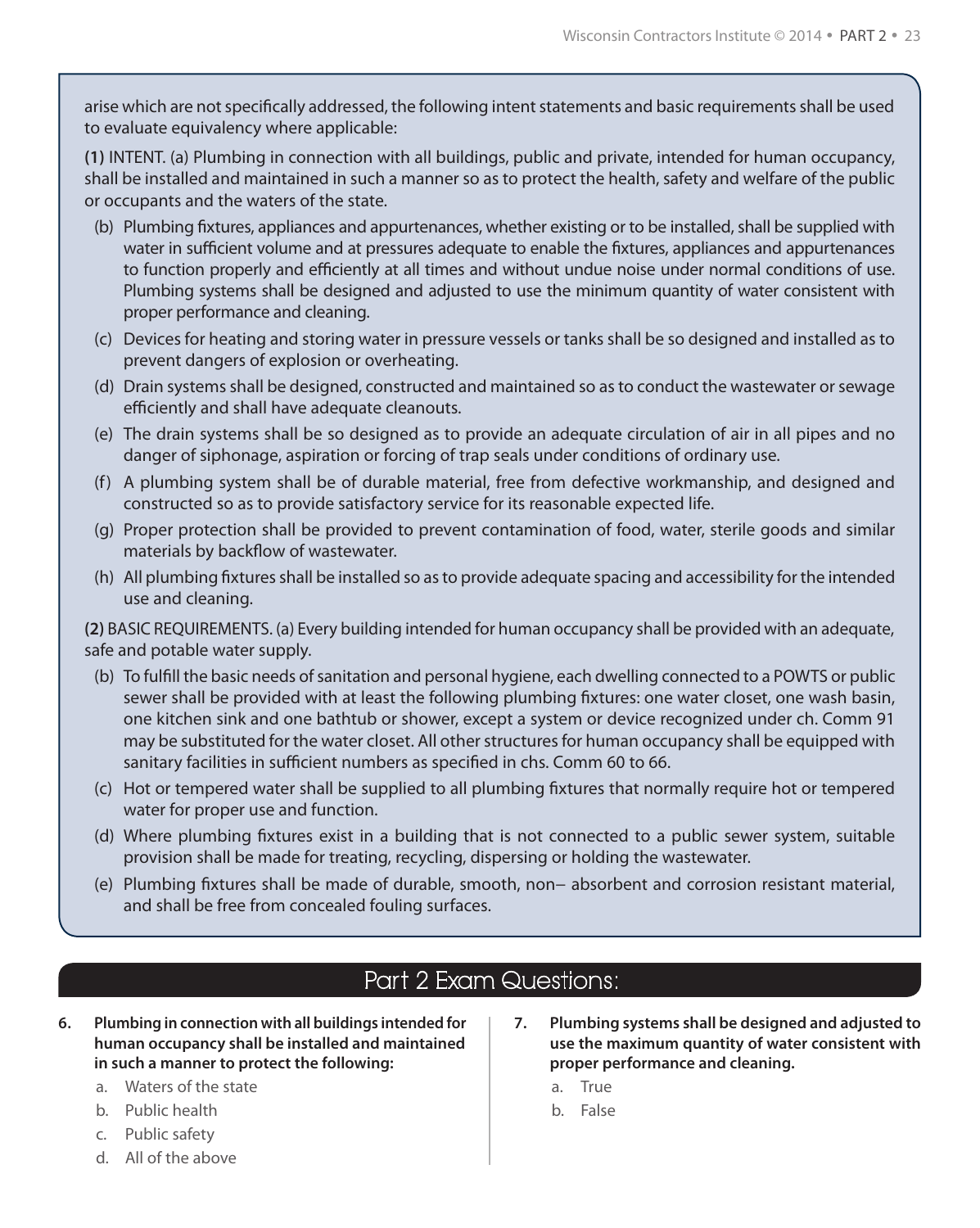- **8. Devices for heating and storing water in pressure vessels or tanks shall be so designed and installed as to prevent dangers of explosion or overheating.**
	- a. True
	- b. False
- **9. A plumbing system shall be of durable material, free from defective workmanship, and designed and constructed so as to provide satisfactory service for its reasonable expected life.**
	- a. True
	- b. False
- **10. Proper protection shall be provided to prevent contamination of \_\_\_\_\_\_\_\_\_ and similar materials by backflow of wastewater.**
	- a. Food
	- b. Water
	- c. Sterile goods
	- d. All of the above
- **11. All plumbing fixtures shall be installed so as to provide adequate spacing and accessibility for the intended use and cleaning.**
	- a. True
	- b. False
- **12. Hot or tempered water shall be supplied to all plumbing fixtures that normally require hot or tempered water for proper use and function.**
	- a. True
	- b. False
- **13. Where plumbing fixtures exist in a building that is not connected to a public sewer system, suitable provision shall be made for treating, recycling, dispersing or holding the wastewater.**
	- a. True
	- b. False

#### **Subchapter II — Administration and Enforcement**

**Comm 82.20 Plan review and cross connection control assembly registration.** 

**(1)** GENERAL. Plans and specifications shall be submitted to the department or to an approved agent municipality for review in accordance with pars. (a) and (b).

**Note:** The department forms required in this chapter are available from the Safety and Buildings Division at P.O. Box 7162, Madison, WI 53707−7162, or at telephone (608) 266−3151 and (608) 264−8777 (TTY), or at the Safety and Buildings'web site at http://commerce.wi.gov/SB.

- (a) *Department review.* Plumbing plans and specifications for the types of plumbing installations, except direct replacements, listed in Table 82.20−1 shall be submitted to the department for review, regardless of where the installation is to be located. A municipality shall be designated as an agent municipality in accordance with sub. (2). Written approval for the plumbing plans shall be obtained prior to installation of the plumbing.
- (b) *Department or agent municipality review.* 1. Plumbing plans and specifications for the types of plumbing installations, except direct replacements, listed in Table 82.20−2 shall be submitted for review to an agent municipality, if the installation is to be located within the agent municipality or to the department, if the installation is not to be located within an agent municipality. A municipality shall be designated as an agent municipality in accordance with sub. (2). Written approval for the plumbing plans shall be obtained prior to installation of the plumbing.

**Note:** The number of plumbing fixtures to be submitted and reviewed by an agent municipality is a subject of local ordinances.

2. Plan review and approval of one− and 2−family dwellings. Review and approval of plumbing plans for one− and 2−family dwellings shall be in accordance with the provisions specified in s. Comm 20.09.

(c) *Cross connection control assembly registration.* The installation of each reduced pressure principle backflow preventer, reduced pressure fire protection principle backflow preventer, spill resistant vacuum breaker, reduced pressure detector fire protection backflow prevention assembly or pressure vacuum breaker shall be registered with the department no later than 7 days after installation of the assembly.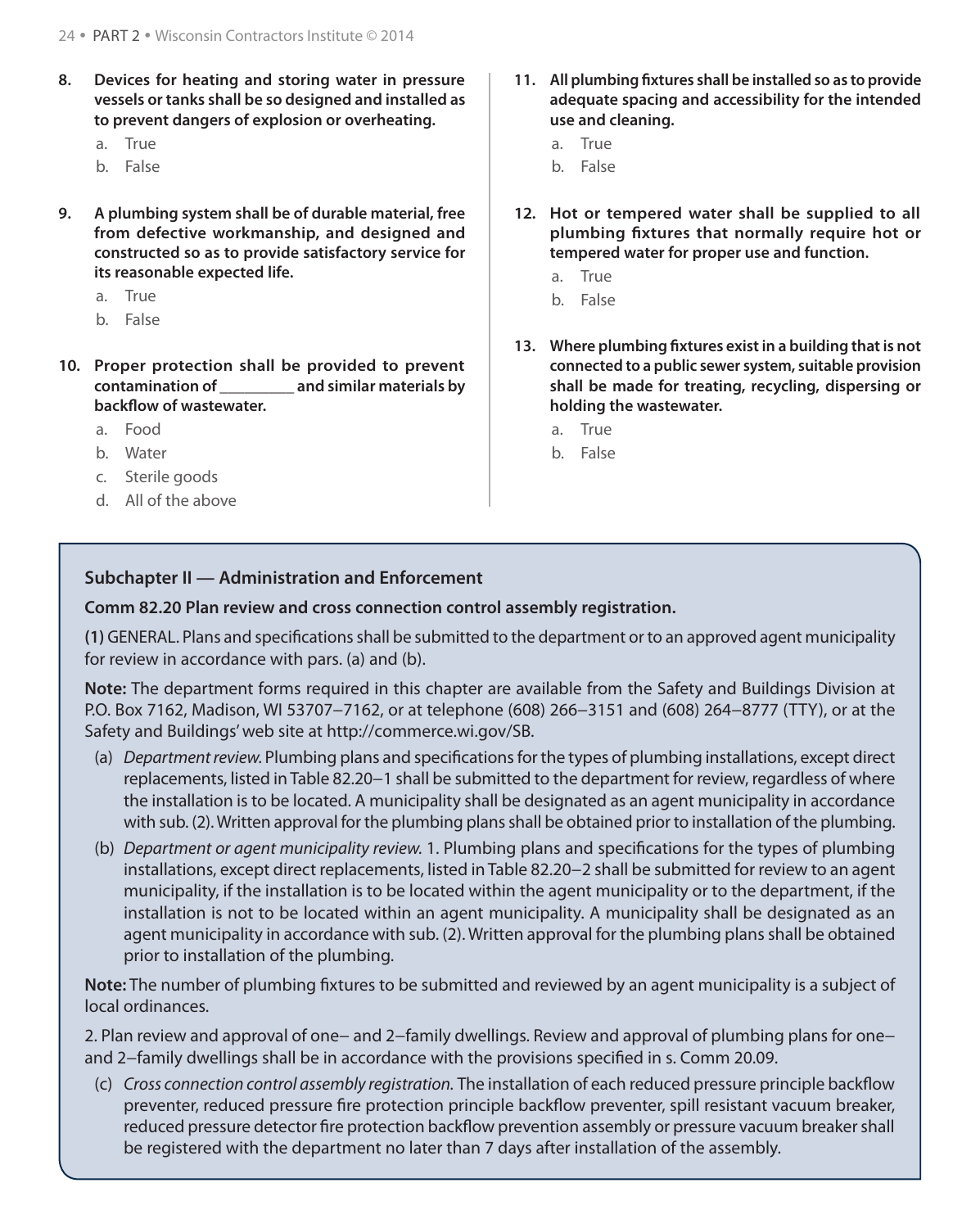- **14. Written approval for the plumbing plans shall be obtained prior to installation of the plumbing.**
	- a. True
	- b. False
- **15. Review and approval of plumbing plans for one− and 2−family dwellings shall be in accordance with the provisions specified in s. Comm \_\_\_\_\_.**
	- a. 25.09
	- b. 22.08
	- c. 20.09
	- d. 24.08
- **16. The number of plumbing fixtures to be submitted and reviewed by an agent municipality is a subject of local ordinances.**
	- a. True
	- b. False
- **17. The installation of each reduced pressure principle backflow preventer shall be registered with the department no later than \_\_\_\_ days.**
	- a. 5
	- b. 7
	- c. 10
	- d. 14

#### **Table 82.20−1**

#### **Submittals to Department**

#### **Type of Plumbing Installation**

- 1. All plumbing, new installations, additions and alterations, regardless of the number of plumbing fixtures involved, serving hospitals, nursing homes and ambulatory surgery centers. (A)
- 2. Plumbing, new installations, additions and alterations involving 16 or more plumbing fixtures, serving buildings owned by a metropolitan or sanitary sewer district. (B)
- 3. Plumbing, new installations, additions and alterations involving 16 or more plumbing fixtures, serving buildings owned by the state. (B)
- 4. Alternate and experimental plumbing systems.
- 5. Reduced pressure principle backflow preventers, reduced pressure fire protection principle backflow preventers, pressure vacuum breaker assemblies, reduced pressure detector fire protection backflow prevention assemblies, and spill resistant vacuum breakers serving health care and related facilities.
- 6. Stormwater and clearwater infiltration plumbing systems serving a public building or facility. (C)
- 7. Treatment systems, other than POWTS, designed to treat water for compliance with Table 82.70−1.c

A - The registration of cross connection control devices as required under s. Comm 82.20 (1) (c) is included as a part of plan review and approval.

B - For the purpose of plan review submittal, water heaters, floor drains, storm inlets, roof drains, multi−purpose piping (mpp) fire sprinklers and hose bibbs are to be included in the count.

C - Agent municipalities may perform this review when so authorized by the department.

#### **Table 82.20−2**

#### **Submittals to Department Or Agent Municipality**

#### **Type of Plumbing Installation**

1. New installations, additions and alterations to drain systems, vent systems, water service systems, and water distribution systems involving 16 or more plumbing fixtures to be installed in connection with public buildings. (A, B)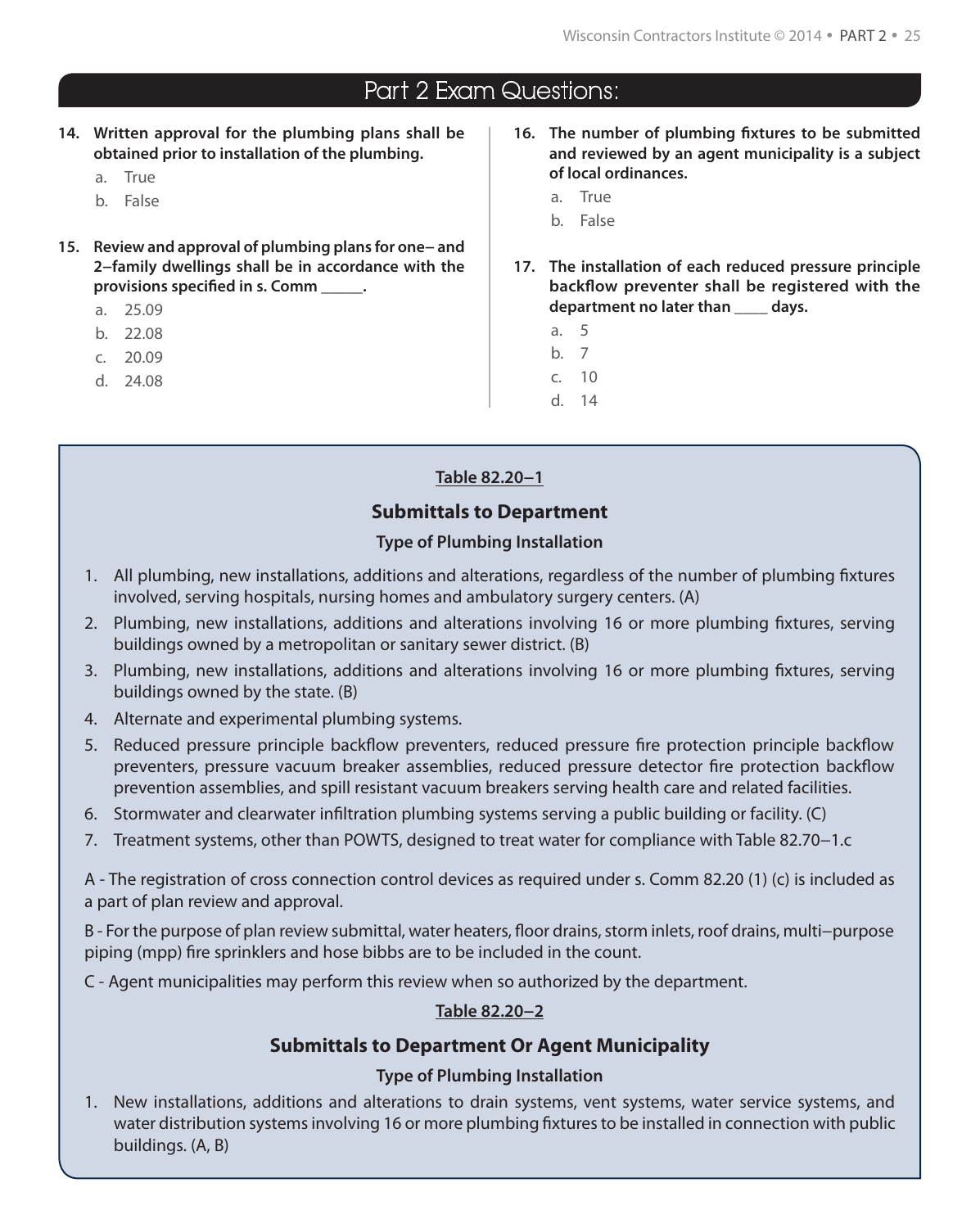- 2. Grease interceptors to be installed for public buildings.
- 3. Garage catch basins, carwash interceptors and oil interceptors to be installed for public buildings and facilities.
- 4. Sanitary dump stations.
- 5. Piping designed to serve as private water mains.
- 6. Water supply systems and drain systems to be installed for manufactured home communities and campgrounds. (C)
- 7. Piping designed to serve as private interceptor main sewers greater than 4 inches in diameter when sized for gravity flow.
- 8. Chemical waste systems regardless of the number of plumbing fixtures. C)
- 9. Stormwater systems, not including infiltration plumbing systems, serving a public building or facility where the drainage area is one acre or more. (D)
- 10. Mixed wastewater holding device.

A - For the purposes of plan review submittal, water heaters, floor drains, storm inlets, roof drains, multi−purpose piping (MPP) fire sprinklers and hose bibs are to be included in the count. For a phased project such as a mall or office complex fixture count includes all proposed fixtures connected to a common building sanitary sewer, a common water service and all storm sewers serving the building.

B - For the purpose of plan submittal, public buildings do not include zero− lot−line row houses where each living unit is served by an individual water service and an individual building sewer.

C - Only agent municipalities which are cities of the first class may review these types of installations.

D - Plan review involving 16 or more plumbing fixtures also applies.

## Part 2 Exam Questions:

- **18. Alternative and experimental plumbing systems should be submitted to \_\_\_\_\_\_\_\_.**
	- a. The Department
	- b. Agent Municipality or Department
	- c. Is not required to be submitted
	- d. None of the above

#### **19. Sanitary dump stations should be submitted to \_\_\_\_\_\_\_.**

- a. The Department
- b. Agent Municipality or Department
- c. Is not required to be submitted
- d. None of the above

#### **20. Piping designed to serve as private water mains should be submitted to \_\_\_\_\_\_\_.**

- a. The Department
- b. Agent Municipality or Department
- c. Is not required to be submitted
- d. None of the above
- **21. Plumbing, new installations, additions and alterations involving 16 or more plumbing fixtures, serving buildings owned by the state should be submitted to \_\_\_\_\_\_\_\_\_\_.**
	- a. The Department
	- b. Agent Municipality or Department
	- c. Is not required to be submitted
	- d. None of the above

#### **22. Mixed wastewater holding devices should be submitted to \_\_\_\_\_\_\_.**

- a. The Department
- b. Agent Municipality or Department
- c. Is not required to be submitted
- d. None of the above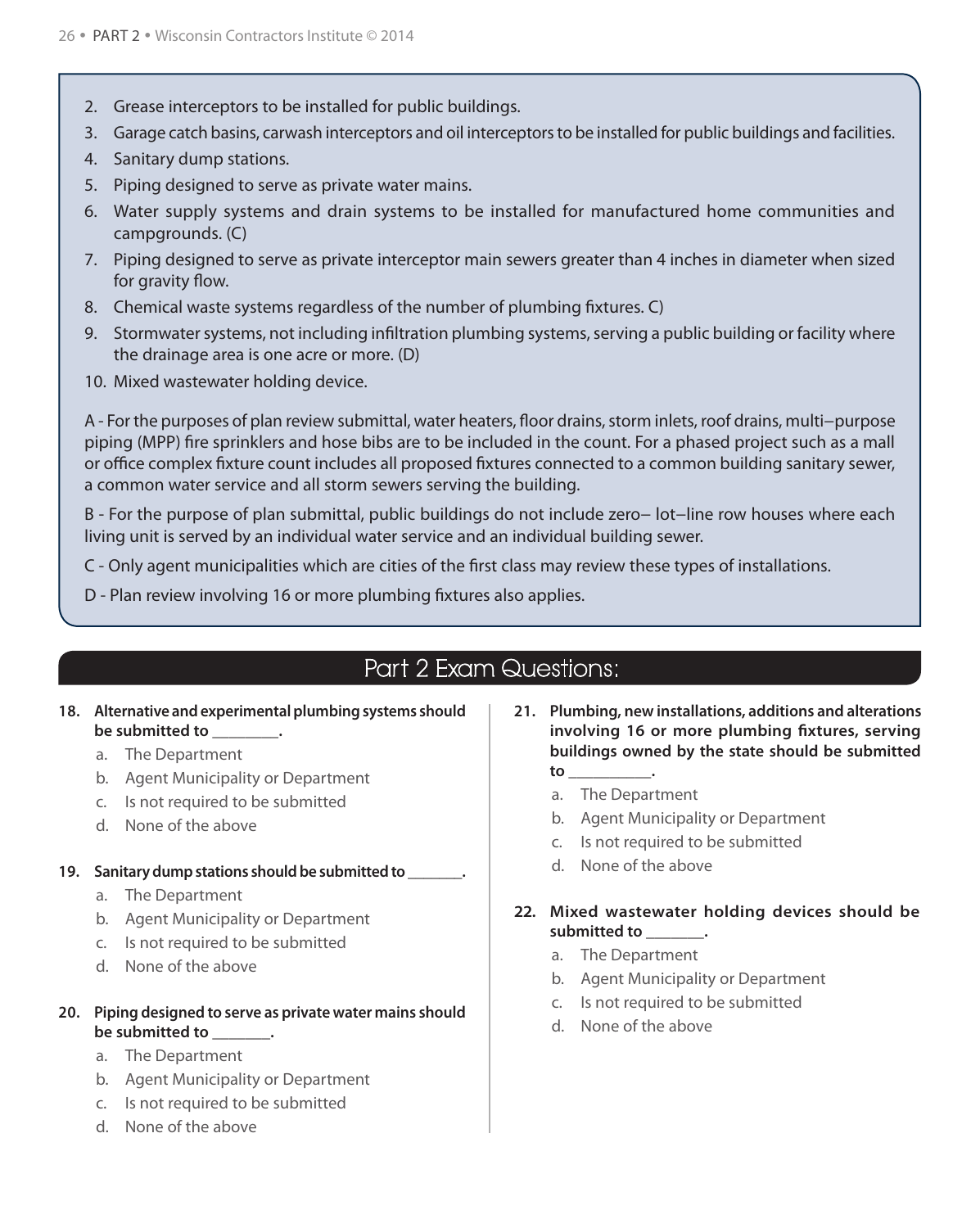**(2)** AGENT MUNICIPALITIES. The department may designate to an approved municipality the authority to review and approve plumbing plans and specifications for those plumbing installations to be located within the municipality's boundary limits and which require approval under sub. (1) (b).

- (a) An agent municipality shall employ at least 2 full time plumbing inspectors who have been qualified by the department.
- 1. The primary duties of the plumbing inspectors shall include plumbing plan review.
- 2. The plumbing inspectors shall be Wisconsin licensed master or journeyman plumbers.
- (b) An agent municipality may waive its jurisdiction for plan review and approval for any project, in which case plans shall be submitted to the department for review and approval.
- (c) Agent municipalities may set by ordinance the fees for plan review services.

**(3)** PRIORITY PLAN REVIEW. An appointment may be made with the department to facilitate the examination of plans in less than the normal processing time. Complete plans along with the fee specified in s. Comm 2.09, shall be submitted to the department. The plans shall comply with all of the provisions of this section.

## Part 2 Exam Questions:

- **23. An agent municipality shall employ at least \_\_\_ full time plumbing inspectors who have been qualified by the department.**
	- a. 1
	- b. 2
	- c. 3
	- d. 4
- **24. Agent municipalities are not allowed by ordinance to set the fees for plan review services.**
	- a. True
	- b. False

#### **25. The plumbing inspectors for an agent municipality shall hold which license:**

- a. Master Plumber
- b. Journeyman Plumber
- c. Either a or b
- d. None of the above

**(4)** PLANS AND SPECIFICATIONS. (a) At least 2 sets of plans and one copy of specifications which are clear, legible and permanent copies shall be submitted for examination and approval.

- (b) All plans submitted for approval shall be accompanied by sufficient data and information for the department to determine if the installation and its performance will meet the requirements of chs. Comm 81 to 84.
- 1. Information to accompany the plans shall include the location or address of the installation and the name of the owner.
- 2. Plans proposing the installation, creation or extension of a sanitary private interceptor main sewer which is to discharge to a municipal treatment facility shall:
	- a. Be accompanied by a letter from the appropriate designated planning or management agency indicating conformance with an approved area wide water quality management plan under ch. NR 121; and
	- b. Not be approved, if the municipality is ineligible for sanitary sewer extension approvals under s. NR 110.05.

**Note:** For plans proposing the installation, creation or extension of a private interceptor main sewer which is to discharge to a municipal treatment facility, see also ch. NR 121.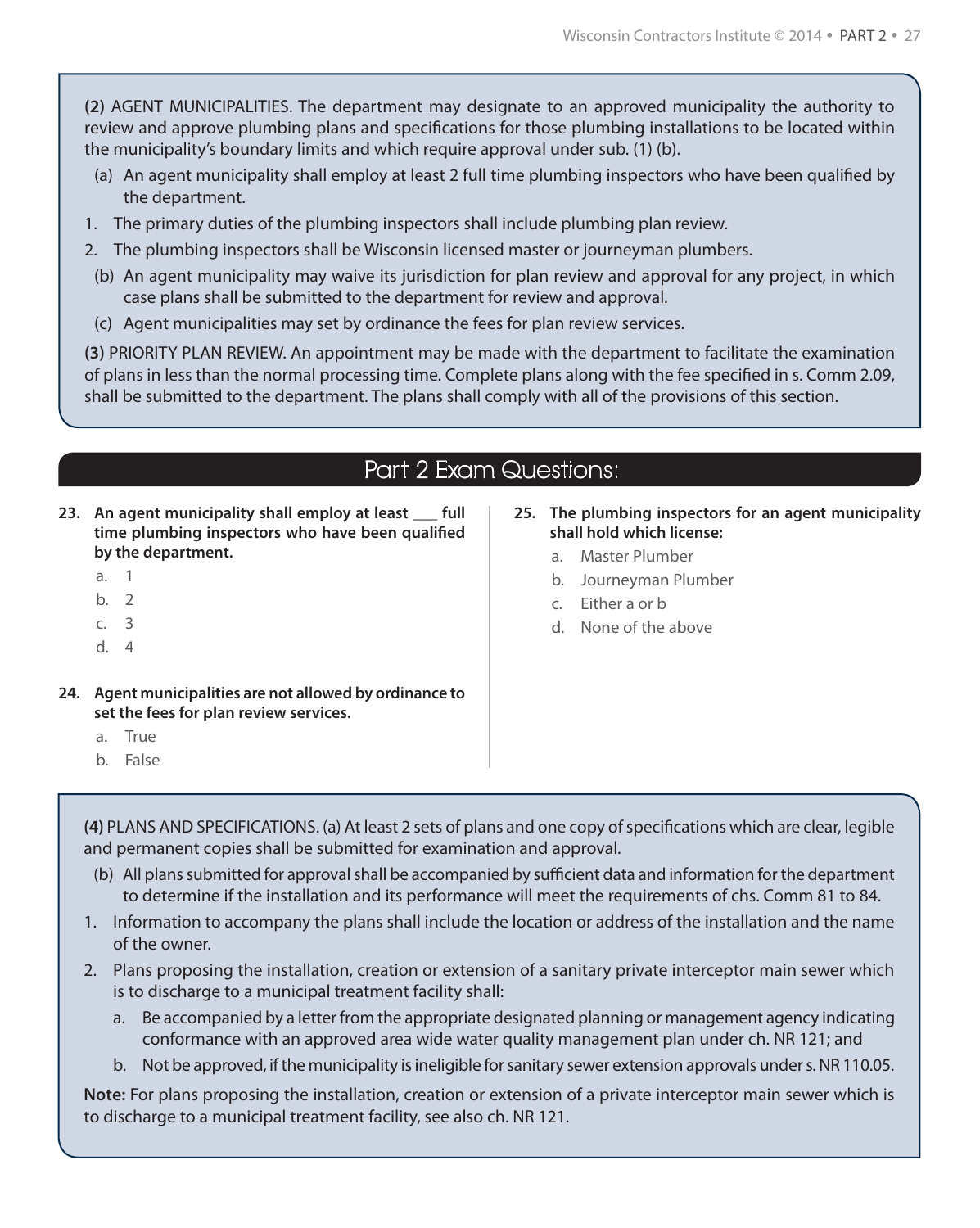- 3. Except as provided in subd. 4., plans proposing the installation of a building sewer for new construction which is to discharge to a municipal treatment facility shall:
	- a. Be accompanied by a letter from either the appropriate designated management agency or sanitary district indicating conformance with an approved area wide water quality management plan; and
	- b. Not be approved, if the municipality is ineligible for sanitary sewer extension approvals under s. NR 110.05.
- 4. Plans proposing the installation of a building sewer for new construction which is to discharge to a municipal treatment facility shall not be required to comply with subd. 3., if:
	- a. The proposed installation is served by an existing building sewer which extends from the lot line to the public sewer and the proposed installation does not exceed the capacity of the existing building sewer or sewers; or
	- b. The plans indicate that a drainage load of not more than 54 drainage fixture units will be discharged through the building sewer.
- (c) Plumbing plans, index sheets and specifications for a plumbing system submitted for review and approval shall be signed in accordance with any of the following methods:
- 1. A Wisconsin registered architect, engineer or plumbing designer shall sign and seal or stamp all plans and accompanying specifications in accordance with ch. A−E 2.
- 2. A master plumber, master plumber−restricted service, master plumber−restricted appliance or a utility contractor shall sign and date all plumbing plans and accompanying specifications as provided under s. 145.06, Stats. Each sheet of plans and specifications submitted shall be signed and dated and shall include the valid Wisconsin license number of the individual responsible for the installation. Where more than one sheet is bound together into one volume, only the title sheet or index sheet shall be signed and dated by the individual responsible for the installation. The signed title or index sheet shall clearly identify all of the other sheets in the volume.
- 3. A pump installer shall sign and date all plumbing plans and accompanying specifications for which the individual is responsible for the installation. Each sheet of plans and specifications submitted shall be signed and dated and shall include the valid Wisconsin license number of the individual responsible for the installation. Where more than one sheet is bound together into one volume, only the title sheet or index sheet shall be signed and dated by the individual responsible for the installation. The signed title or index sheet shall clearly identify all of the other sheets in the volume.
- (d) 1. When requesting approval of an experimental plumbing system, all of the following shall be submitted:
	- a. At least 2 sets of plans signed in accordance with par. (d) and detailing the system installation for each site.
	- b. A letter of consent from the site or system owner of the installation. The letter shall acknowledge that the owner has received and read a copy of the experimental plumbing system submittal and is in agreement with all requirements listed within this subdivision.
	- c. Any additional information as requested by the department.
- 2. The registered architect, engineer, designer or master plumber responsible for the design of the experimental plumbing system shall, upon completion, certify in writing to the department that the installation is in compliance with the approved plans, specifications and data.
- 3. Onsite inspections shall be performed by the department at time intervals as specified by the department, but not less than once a year. Time intervals shall be included as conditions of approval. An inspection report shall be written. The department may assess a fee for each inspection.
- 4. No later than five years after the date of the completed installation the department may perform one of the following:
	- a. Order the removal of the experimental plumbing system.
	- b. Issue an alternate approval as specified in sub. (12) (a).
	- c. Provide an extension of the experiment with conditions.
- 5. If an experimental plumbing system is subsequently codified in chs. Comm 82 and 84, or ch. 145, Stats., the requirements as specified in subds. 3. and 4. do not apply.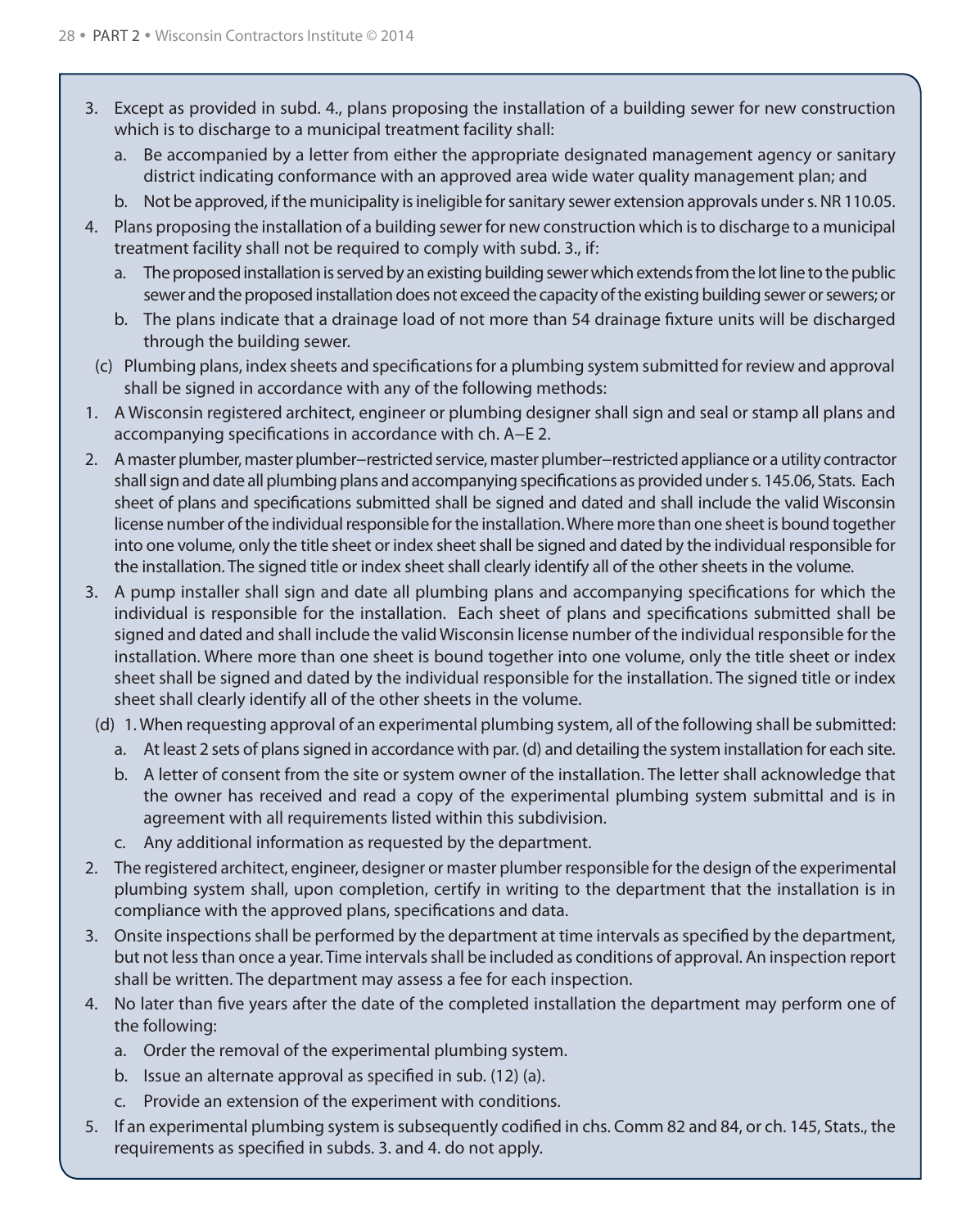- **26. At least \_\_\_\_ sets of plans and one copy of specifications which are clear, legible and permanent copies shall be submitted for examination and approval.**
	- a. 1
	- b. 2
	- c. 3
	- d. 4
- **27. A Wisconsin registered architect, engineer or plumbing designer shall sign and seal or stamp all plans and accompanying specifications.**
	- a. True
	- b. False
- **28. A \_\_\_\_\_\_\_\_\_\_shall sign and date all plumbing plans and accompanying specifications as provided under s. 145.06.**
	- a. Master Plumber
	- b. Journeyman Plumber
	- c. Journeyman Plumber restricted service
	- d. Journeyman Plumber restricted appliance
- **29. A pump installer shall sign and date all plumbing plans and accompanying specifications for which the individual is responsible for the installation.** 
	- a. True
	- b. False
- **30. When requesting approval of an experimental plumbing system, all of the following shall be submitted:**
	- a. 2 sets of plans
	- b. A letter of consent
	- c. Any information requested by the department
	- d. All of the above
- **31. For experimental plumbing systems, onsite inspections shall be performed by the department at time intervals as specified by the department, but not less than once** 
	- **a \_\_\_\_\_.**
	- a. Week
	- b. Month
	- c. Year
	- d. None of the above

**(5)** PLAN REVIEW. Except as provided in sub. (12), and pursuant to s. Comm 2.07 (3), the department shall review and make a determination on an application for plan review within 15 business days.

- (a) Conditional approval. If, upon review, the department determines that the plans substantially conform to the provisions of chs. Comm 82 to 84, a conditional approval, in writing, shall be granted. All non-code complying conditions stated in the conditional approval shall be corrected before or during installation.
- (b) Denial of approval. If, upon review, the department determines that the plans do not substantially conform to the provisions of chs. Comm 82 to 84, the request of conditional approval shall be denied in writing.

**(6)** EVIDENCE OF APPROVAL. The plumber responsible for the installation of the plumbing shall keep at the construction site at least one set of plans bearing the department's or the agent municipality's stamp of approval and at least one copy of specifications. The plans and specifications shall be open to inspection by an authorized representative of the department.

**(7)** FEES. Fees for plumbing plan review and petition for variance shall be submitted in accordance with ss. Comm 2.64 and 2.52.

**(8)** REVISIONS. All changes or modifications, which involve the provisions of chs. Comm 82 to 84, made to plumbing plans and specifications, which have been granted approval under sub. (1), shall be submitted to the department or agent municipality for examination. All changes and modifications shall be approved in writing by the department or agent municipality prior to installation of the plumbing.

**(9)** REVOCATION OF APPROVAL. The department may revoke any approval, issued under the provisions of this chapter, for any false statements or misrepresentation of facts on which the approval was based.

**(10)** DEPARTMENT LIMITATION AND EXPIRATION OF APPROVAL.

(a) A conditional approval of a plan by the department shall not be construed as an assumption by the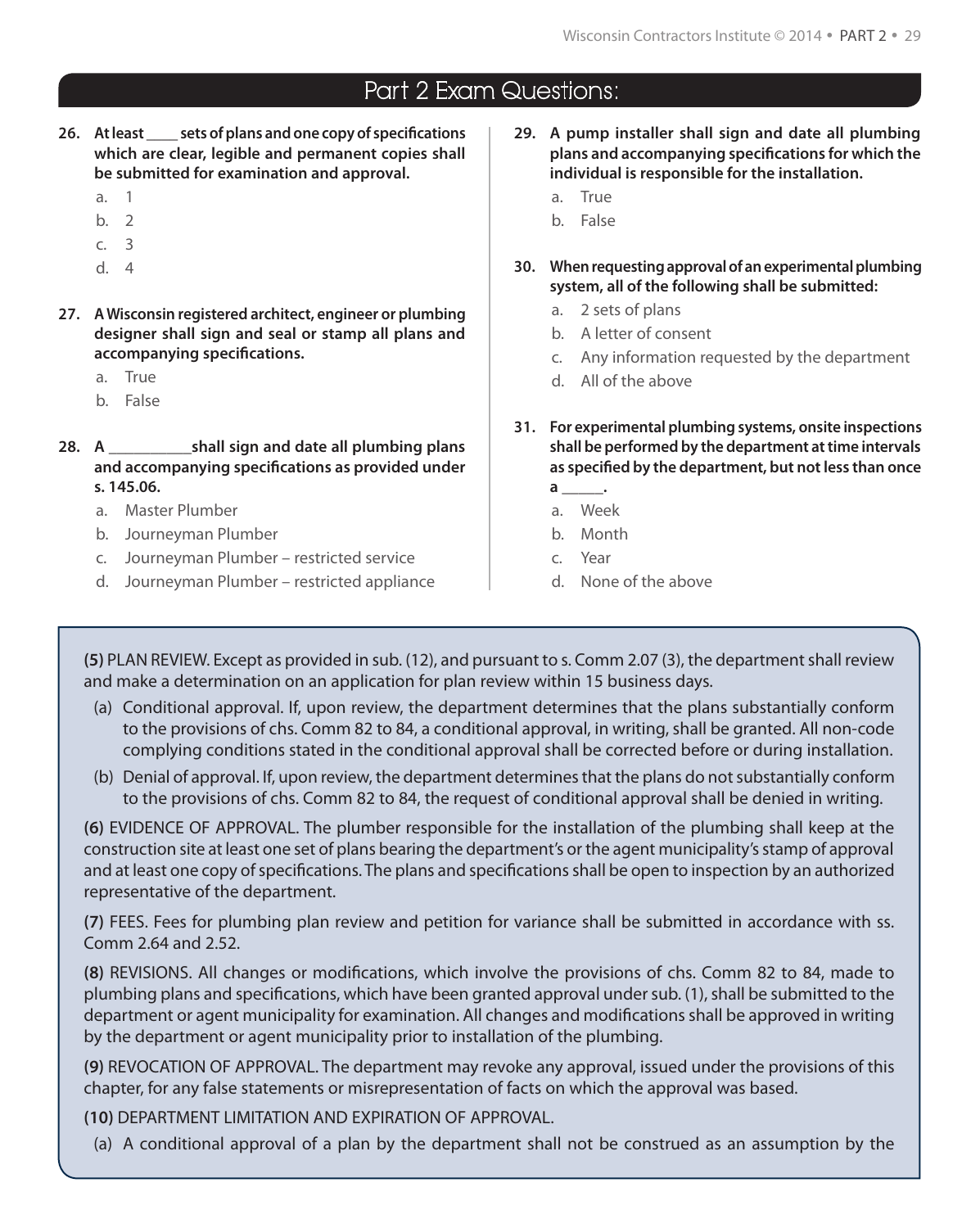department of any responsibility for the design; and the department does not hold itself liable for any defects in construction, nor for any damages that may result from the specific installation.

(b) Plan approval by the department or its authorized representative shall expire 2 years after the date indicated on the approval letter, if construction has not commenced within that 2 year period.

**(11)** PETITION FOR VARIANCE. (a) Procedure. The department shall consider and may grant a variance to a provision of this chapter in accordance with ch. Comm 3.

**Note:** Chapter Comm 3 requires the submittal of a petition for variance form (SBD−9890) and a fee, and that an equivalency is established in the petition for variance that meets the intent of the rule being petitioned. Chapter Comm 3 also requires the department to process regular petitions within 30 business days and priority petitions within 10 business days.

(b) Petition processing time. Except for priority petitions, the department shall review and make a determination on a petition for variance within 30 business days of receipt of all calculations, documents and fees required to complete the review. The department shall process priority petitions within 10 business days.

## Part 2 Exam Questions:

- **32. In most cases, the department shall review and make a determination on an application for plan review**  within days.
	- a. 7 days
	- b. 10 days
	- c. 14 days
	- d. 15 days
- **33. All non-code complying conditions stated in the conditional approval shall be corrected before or during installation.**
	- a. True
	- b. False
- **34. The plumber responsible for the installation of the plumbing shall keep at the construction site at least one set of plans and at least one copy of specifications.**
	- a. True
	- b. False
- **35. The department may revoke any approval, issued under the provisions of this chapter, for any false statements or misrepresentation of facts on which the approval was based.**
	- a. True
	- b. False
- **36. Plan approval by the department or its authorized representative shall expire\_\_\_\_\_\_ after the date indicated on the approval letter, if construction has not commenced within that period.**
	- a. 1 year
	- b. 2 years
	- c. 3 years
	- d. 4 years
- **37. The department shall review and make a determination on a regular petition for variance within \_\_\_\_\_\_\_ business days of receipt of all calculations, documents and fees required to complete the review.**
	- a. 10
	- b. 20
	- c. 30
	- d. 40
- **38. The department shall review and make a determination on a priority petition for variance within \_\_\_\_ business days of receipt of all calculations, documents and fees required to complete the review.**
	- a. 10
	- b. 20
	- c. 30
	- d. 40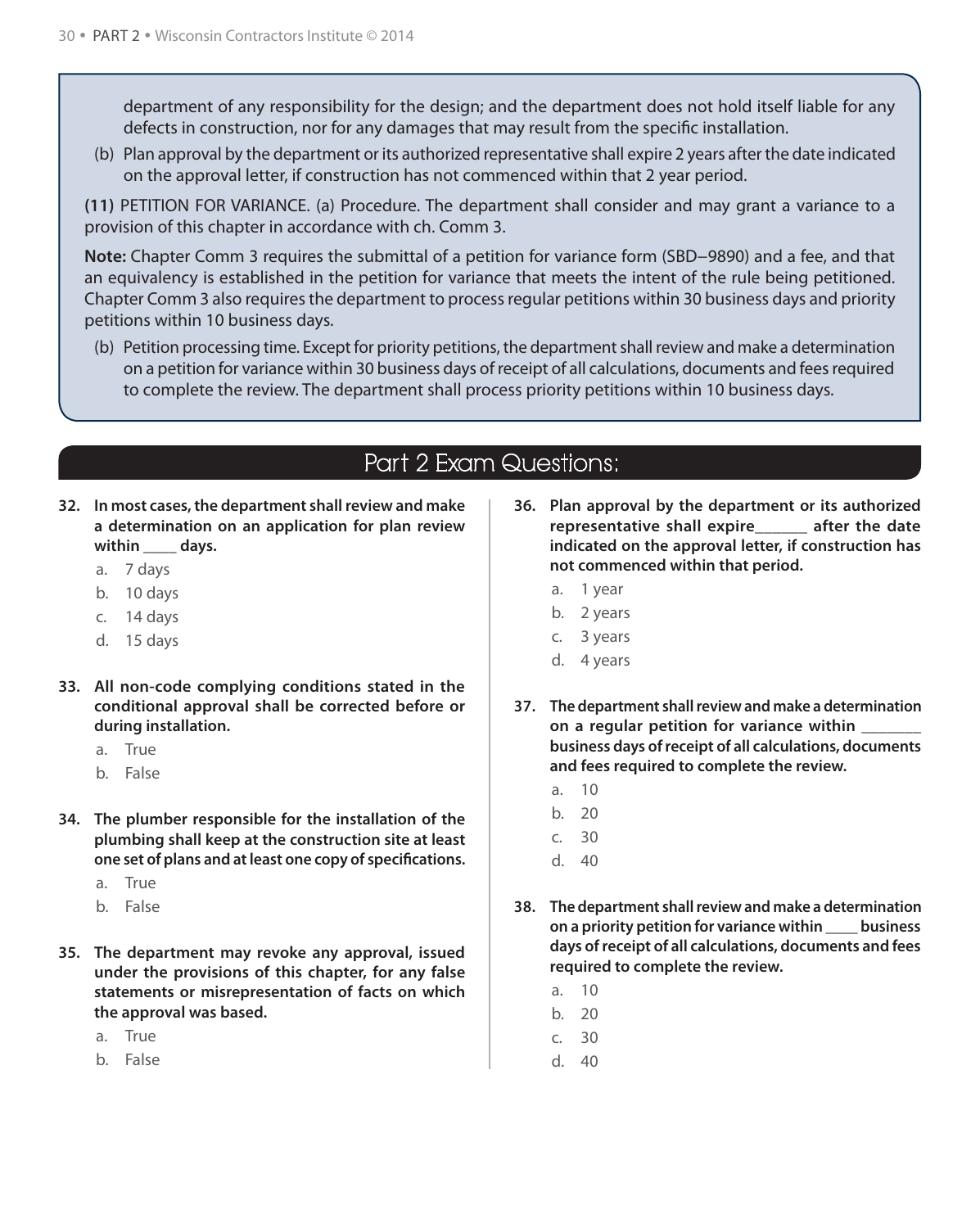**(12)** ALTERNATE AND EXPERIMENTAL PLUMBING SYSTEM REVIEW AND APPROVAL. The provisions of this chapter, ch. Comm 84 or ch. 145, Stats., are not intended to prevent the design and use of approved innovative plumbing systems.

- (a) *Alternate plumbing systems.* The department may issue an approval of an alternate plumbing system if the system complies with the intent of chs. Comm 82 and 84, or ch. 145, Stats.
- 1. For an alternate plumbing system, before availability for statewide installation and use, an alternate plumbing system approval shall be issued. Concepts, plans, specifications and the documentation to support the system design shall be submitted to the department for review.
- 2. The department may require the submission of any information deemed necessary for review. Sufficient evidence shall be submitted to substantiate at least the following:
	- a. Assertions of function and performance.
	- b. Compliance with the intent of chs. Comm 82 and 84, or ch. 145, Stats.
- 3. Pursuant to s. Comm 2.07 (3), the department shall review and make a determination on an application for an alternate plumbing system within 3 months. Approval for an alternate plumbing system shall be issued by the department in writing.
- 4. The department may include specific conditions in issuing an approval for an alternate plumbing system, including an expiration date for the approval. A violation of any of the conditions under which an approval is issued shall constitute a violation of this chapter.
- 5. If upon review the department determines that an alternate plumbing system does not comply with the intent of chs. Comm 82 and 84, or ch. 145, Stats., the request for approval shall be denied in writing.
- (b) Experimental plumbing systems. The department may issue an approval of an experimental plumbing system for the purpose of proving compliance with the intent of chs. Comm 82 and 84 and ch. 145, Stats.
- 1. For an experimental plumbing system, a separate approval shall be obtained for each system or project to be installed for the purpose of proving compliance with the intent of chs. Comm 82 and 84 and ch. 145, Stats. Approval for an experimental plumbing system shall be issued by the department in writing.
- 2. The department may require the submission of additional information deemed necessary for determining that the design meets the intent of chs. Comm 82 and 84 and ch. 145, Stats.
- 3. Pursuant to s. Comm 2.07 (3), the department shall review and make a determination on an application for an experimental plumbing system within 6 months.
- 4. The department may include specific conditions in issuing an approval for an experimental plumbing system, including an expiration date for the approval. A violation of any of the conditions under which an approval is issued shall constitute a violation of this chapter.
- 5. Denial of an experimental plumbing system or project by the department shall be made in writing.
- 6. The department may establish parameters to limit the number of applications for review it will accept for experimental plumbing systems.
- (c) *Modification*. If an approved alternate or experimental plumbing system is modified or additional assertions of function or performance are made, the approval shall be void, unless the system is resubmitted to the department for review and approval is granted.
- (d) *Revocation of approval.* The department may revoke an approval issued under this section for any false statements or misrepresentations of facts or data on which the approval was based, or as a result of system failure.
- (e) *Limitations*. An approval issued by the department for an alternate or experimental plumbing system may not be construed as an assumption of any responsibility for defects in design, construction may result.
- (f) *Fees*. Fees for the review of an alternate or experimental plumbing system under this section and any onsite inspections shall be submitted in accordance with ch. Comm 2.

**(13)** CROSS CONNECTION CONTROL REGISTRATION. (a) Registration, as specified in sub. (1) (c), shall be submitted in a format acceptable to the department.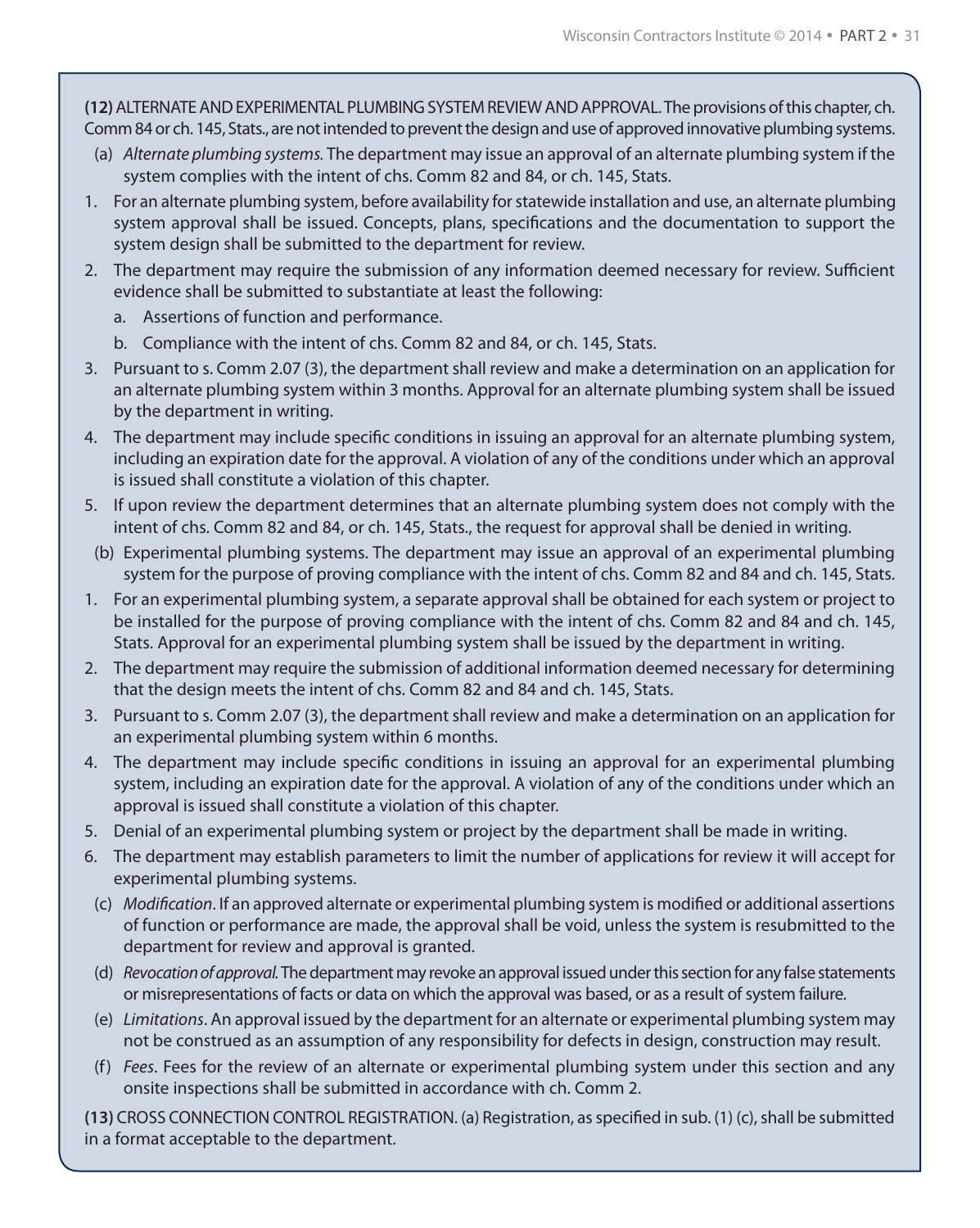- (b) The form for registering cross connection control devices and assemblies with the department shall include at least all of the following information:
- 1. The building or facility name and address where the device or assembly is or will be installed.
- 2. The location of the cross connection control device or assembly within the building or facility.
- 3. A description of the cross connection control device or assembly including the size, model number, serial number and manufacturer.
- 4. The name of the owner or owner's agent submitting the registration form and contact information.
- (c) Each registration form submitted shall be accompanied by the appropriate fee in accordance with s. Comm 2.645.
- (d) Upon receipt of a completed registration form, the department shall issue written confirmation of registration including a department assigned identification number for each cross connection control device or assembly.
- (e) Upon permanent removal or replacement of any reduced pressure principle backflow preventer, reduced pressure fire protection principle backflow preventer, spill resistant vacuum breaker, reduced pressure detector fire protection backflow prevention assembly, or pressure vacuum breaker, the owner shall notify the department in writing using a format acceptable to the department.
- **(14)** PENALTIES. Penalties for violations of this chapter shall be assessed in accordance with s. 145.12, Stats.

- **39. The department shall review and make a determination on an application for an alternate plumbing system within \_\_\_\_\_\_\_\_.**
	- a. 1 month
	- b. 3 months
	- c. 6 months
	- d. 1 year
- **40. The department may include specific conditions in issuing an approval for an alternate plumbing system, but it may not include an expiration date for approval.**
	- a. True
	- b. False
- **41. Approval for an experimental plumbing system shall be issued by the department in writing.**
	- a. True
	- b. False
- **42. The department shall review and make a determination on an application for an experimental plumbing system within \_\_\_\_\_\_.**
	- a. 1 month
	- b. 3 months
	- c. 6 months
	- d. 1 year
- **43. The department may establish parameters to limit the number of applications for review it will accept for experimental plumbing systems.**
	- a. True
	- b. False
- **44. The department may revoke an approval issued for an experimental system for the following reason:**
	- a. False statements
	- b. Misrepresentations of facts
	- c. System failure
	- d. All of the above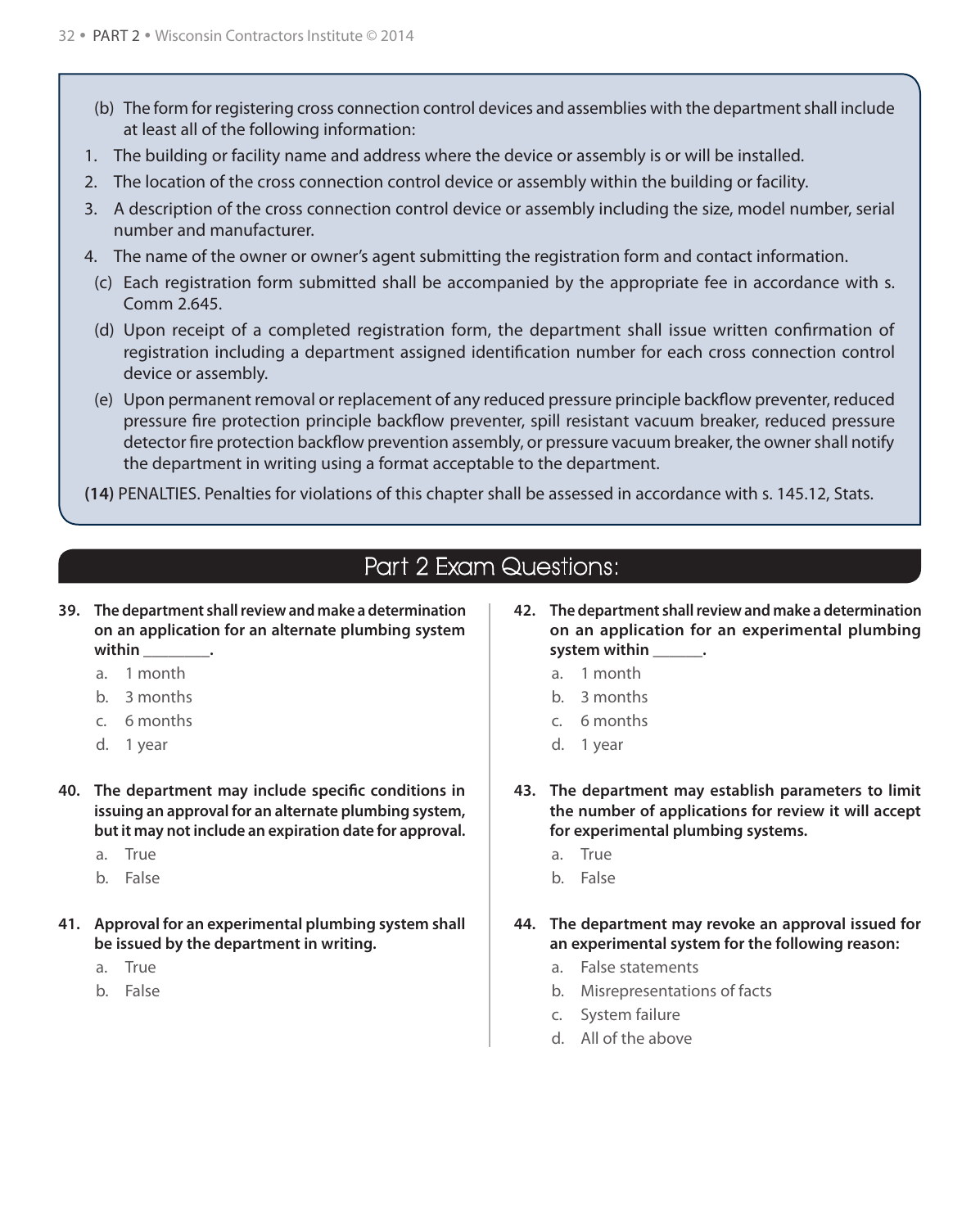**Comm 82.21 Testing and inspection.** (1) TESTING OF PLUMBING SYSTEMS. Except as provided in par. (a), all new plumbing and all parts of existing systems which have been altered, extended or repaired shall be tested as specified in sub. (2) to disclose leaks and defects before the plumbing is put into operation.

- (a) *Waiver of testing*. 1. The testing of the plumbing shall not be required where the installation does not include the addition, replacement, alteration or relocation of any water distribution, drain or vent piping.
- 2. a. Field testing the installation of a storm building sewer and a storm private interceptor main sewer is not required.
	- b. The joints and connections to be employed for storm building sewer piping shall conform with s. Comm 84.40 (1) (a).
- (b) *Local inspection.* Where the plumbing is installed in a municipality having a local inspector, the testing of the plumbing shall be done in the presence of a plumbing inspector, except as provided in subd. 1. b.
- 1. 'Notice of inspection.' a. The plumber responsible for the installation shall notify the plumbing inspector in person, by telephone or in writing when the work is ready for inspection.
	- b. Except as permitted in par. (c), if the inspection is not made by the end of the normal business day following the day of notification, not including Saturday, Sunday or legal holidays, the plumber may proceed with the testing and the installation.
	- c. Testing may be done without the presence of the inspector, if the master plumber responsible for the installation obtains the inspector's permission to provide a written test report in a format acceptable to the inspector.
- 2. 'Preparations for inspection.' When the installation is ready for inspection, the plumber shall make such arrangements as will enable the plumbing inspector to inspect all parts of the plumbing system. The plumber shall have present the proper apparatus and appliances for making the tests, and shall furnish such assistance as may be necessary in making the inspection.
- 3. 'Rough−in inspection.' A rough−in inspection shall be made when the plumbing system is roughed−in and before fixtures are set. Except as provided in subd. 1., plumbing work shall not be closed in, concealed, or covered until it has been inspected and approved by the plumbing inspector and permission is granted to do so.
- 4. 'Final inspection.' a. Upon completion of the plumbing installation and before final approval is given, the plumbing inspector shall inspect the work.
	- b. Municipalities may require that a final test be conducted in accordance with sub. (2) (h) and that the final test, when required by the municipality, shall be observed by the plumbing inspector.
- 5. 'Reinspections.' Whenever the plumbing official finds that the work or installation does not pass any initial test or inspection, the necessary corrections shall be made to comply with this chapter. The work or installation shall then be resubmitted for inspection to the plumbing inspector.
- (c) *Inspection of one−and 2−family dwellings.* The inspection of plumbing installations for one− and 2−family dwellings shall be in accordance with ss. Comm 20.08 to 20.11.
- (d) The initial testing of cross connection control assemblies shall comply with s. Comm 82.22 (8).

(2) TESTING PROVISIONS. (a) General. The testing of plumbing installations shall be conducted in accordance with this paragraph.

- 1. 'Equipment, material and labor for tests.' All equipment, material and labor required for testing a plumbing system or part thereof shall be furnished by the plumber responsible for the installation.
- 2. 'Exposure of work.' Except as provided in pars. (b) and (e), all new, altered, extended or replaced plumbing shall be left uncovered and unconcealed until it has been tested. Where the work has been covered or concealed before it is tested, it shall be exposed for testing.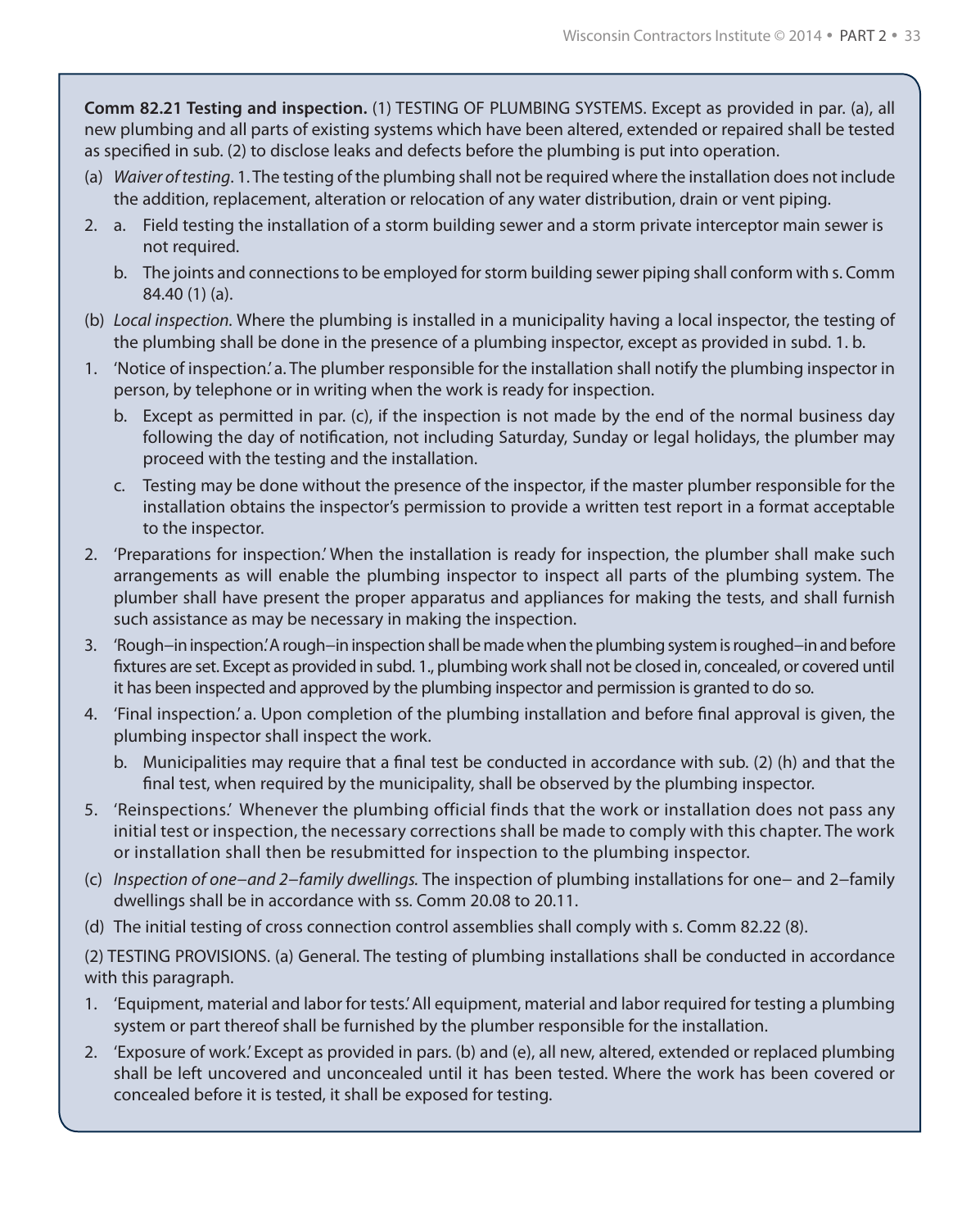- (b) *Sanitary building sewer and sanitary private interceptor main sewer.* A sanitary building sewer and a sanitary private interceptor main sewer shall be tested for leaks and defects with water or air before or after being covered in accordance with either subd. 1. or 2. The test for leaks and defects may be applied to the entire building sewer or private interceptor main sewer or in sections. For the purposes of this subdivision, the testing of a building sewer or private interceptor main sewer is not required to include the manholes serving the sewer.
- 1. The building sewer or private interceptor main sewer shall be tested by insertion of a test plug at the point of connection with the public sewer. The sewer shall then be filled with water under a head of not less than 10 feet. The water level at the top of the test head of water shall not drop for at least 15 minutes.
- 2. The air test shall be made by attaching an air compressor testing apparatus to any suitable opening, and, after closing all other inlets and outlets to the system, forcing air into the system until there is a uniform gauge pressure of 3 pounds per square inch. This pressure shall be held without introduction of additional air for a period of at least 15 minutes.
- (c) *Building drain.* The entire building drain with all its branches, receptacles and connections shall be brought so far as practical to the surface or grade of the basement floor and shall be tested with water or air in accordance with par. (g).
- (d *Drain and vent systems.* The piping of a drain and vent systems, including conductors, shall be tested upon completion of the rough piping installation with water or air in accordance with par. (g).
- (e) *Private water mains and water services.* Private water mains and water services shall be inspected before being covered. The private water mains and water services shall be tested and proven water tight under water pressure not less than the working pressure under which it is to be used. The water used for testing shall be obtained from a potable source of supply.

**Note:** Standard NFPA 24 for combination water services and combination private water mains may include more stringent requirements for testing.

- (f) *Water distribution system.* The piping of a water distribution system shall be tested and proved water tight under a water pressure not less than the working pressure under which it is to be used. The water used for tests shall be obtained from a potable source of supply.
- (g) *Test methods for drain and vent systems.* A test for water tightness shall be applied to the entire drain and vent system at one time or to the entire system in sections after the rough piping has been installed in accordance with either subd. 1. or 2.
- 1. If applied to the entire system, all openings in the piping shall be tightly closed, except the highest opening, and the system shall be filled with water to the point of overflow. If the system is tested in sections, each opening shall be tightly plugged except the highest opening of the section under test, and each section shall be filled with water, but a section shall not be tested with less than a 10 foot head of water. In testing successive sections, at least the upper 10 feet of the next preceding section shall be tested, so that no joint or pipe in the building, except the uppermost 10 feet of the system, is subjected to a test of less than a 10 foot head of water. The water shall be kept in the system or in the portion under test for at least 15 minutes before inspection starts. The system shall then be tight at all points.
- 2. The air test shall be made by attaching an air compressor testing apparatus to any suitable opening, and, after closing all other inlets and outlets to the system, forcing air into the system until there is a uniform gauge pressure of 5 pounds per square inch or sufficient to balance a column of mercury 10 inches in height. This pressure shall be held without introduction of additional air for a period of at least 15 minutes.
- (h) *Final test.* Where required by the local plumbing inspector, after the plumbing fixtures have been installed and the traps filled with water, the connections shall be tested and proved gas and watertight by either one of the methods specified in subd. 1. or 2.
- 1. The smoke test shall be made by introducing a pungent, thick smoke, produced by one or more smoke machines, into the completed system. When the smoke appears at stack openings on the roof, the openings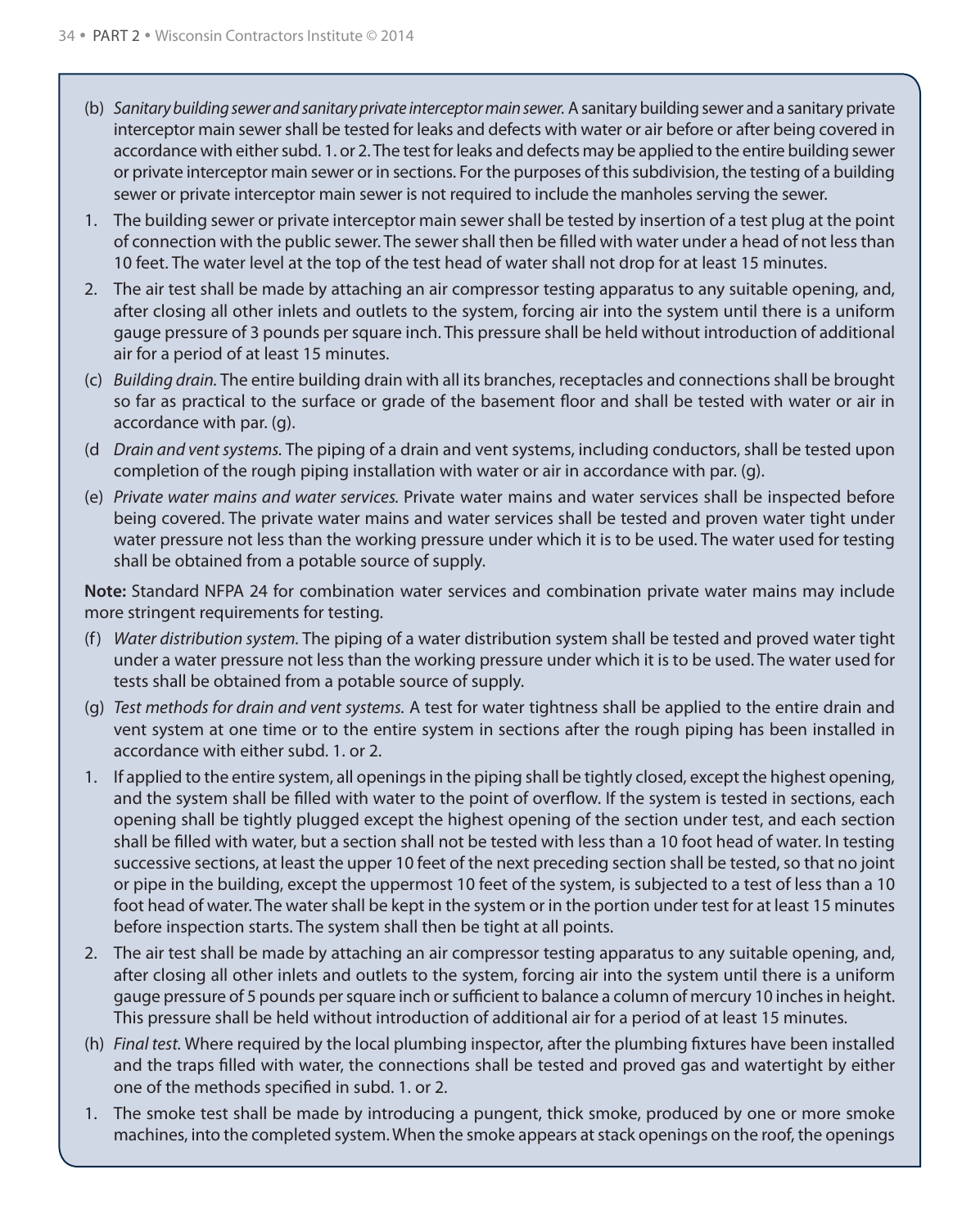shall be closed and a pressure equivalent to a one inch water column shall be built and maintained for the period of the inspection.

2. The air test shall be made by attaching a gauge to any suitable opening and, after closing all other inlets and outlets in the system, adding air into the system until a pressure equivalent to a one inch water column exists. The pressure shall remain constant for at least a 5−minute test period without the introduction of additional air.

## Part 2 Exam Questions:

- **45. Field testing the installation of a storm building sewer and a storm private interceptor main sewer is required.**
	- a. True
	- b. False
- **46. The plumber responsible for the installation shall notify the plumbing inspector in person, by telephone or in writing when the work is ready for inspection.**
	- a. True
	- b. False
- **47. A rough−in inspection shall be made when the plumbing system is roughed−in and before fixtures are set.**
	- a. True
	- b. False
- **48. The inspection of plumbing installations for one− and 2−family dwellings shall be in accordance with ss. Comm 20.08 to 20.11.**
	- a. True
	- b. False
- **49. All equipment, material and labor required for testing a plumbing system or part thereof shall be furnished by the inspector.**
	- a. True
	- b. False

#### **Comm 82.22 Maintenance and repairs.** (1) GENERAL.

- (a) All plumbing systems, both existing and new, and all parts thereof, shall be maintained in a safe and sanitary condition.
- (b) All devices or safeguards that are required by this chapter shall be maintained in good working order.
- (c) The owner shall maintain plumbing systems.

**(2)** EXISTING SYSTEMS. (a) Except as specified in par. (b), any existing plumbing system may remain and maintenance continues if the maintenance is in accordance with the original system design and any of the following:

1. The plumbing system was installed in accordance with the code in effect at the time of installation.

- **50. The building sewer or private interceptor main sewer shall be tested by insertion of a test plug at the point of connection with the public sewer. The sewer shall then be filled with water under a head of not less than \_\_\_\_\_.**
	- a. 10 feet
	- b. 15 feet
	- c. 20 feet
	- d. 25 feet
- **51. The air test shall be made by attaching an air compressor testing apparatus to any suitable opening, and, after closing all other inlets and outlets to the system, forcing air into the system until there is a uniform gauge pressure of \_\_\_\_\_ pounds per square inch.**
	- a. 1
	- b. 2
	- c. 3
	- d. 4
- **52. Private water mains and water services shall be inspected before being covered.**
	- a. True
	- b. False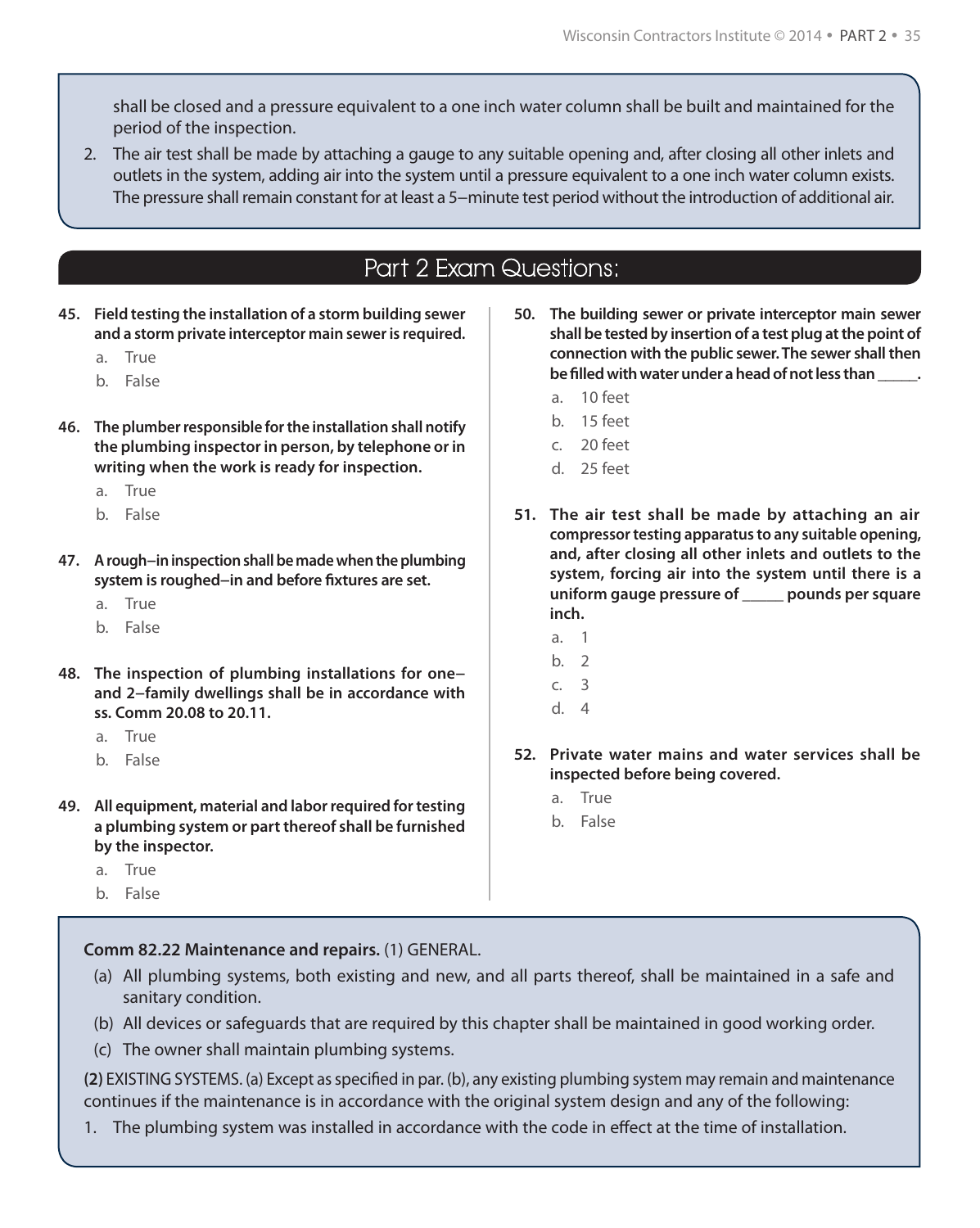- 2. The plumbing system conforms to the present code.
- (b) When a hazard to life, health or property exists or is created by an existing system, that system shall be repaired or replaced.

**Note:** A cross connection is considered a health hazard by the department.

(c) Existing sewers and water services may only be connected to new buildings when determined by examination and test to conform to the requirements of this chapter.

(3) FIXTURES REPLACED. (a) When a fixture, appliance or section of pipe is replaced, the replacement fixture, appliance or pipe shall conform to the provisions of this chapter.

(b) Where the existing drain or vent piping does not conform to the current provisions of this chapter, the department may require the new fixtures to be provided with deep seal traps.

**(4)** PLUMBING REUSED. (a) 1. Except as provided in par. (b) plumbing materials, fixtures or devices removed and found to be in good condition may be reused if such reuse is approved by the department or a local plumbing inspector.

- 2. The owner of the building or facility in which the reused materials are to be installed shall provide written consent.
- (b) Water supply piping materials may only be reused when the intended use involves an equal or higher degree of hazard than the previous use as specified in Table 82.70–1.

**(5)** REPAIRS. All repairs to fixtures, devices or piping shall be completed in conformance with the provisions of this chapter, except repair clamps or bands may be used for emergency situations.

**(6)** DEMOLITION OF STRUCTURES. When a structure is demolished or removed, all sanitary sewer, storm sewer and water supply connections shall be sealed and plugged in a safe manner.

**(7)** DEAD ENDS. If a dead end is created in the removal of any part of a drain system, all openings in the drain system shall be properly sealed.

## Part 2 Exam Questions:

- **53. When a hazard to life, health or property exists or is created by an existing system, that system shall be repaired or replaced.**
	- a. True
	- b. False
- **54. When a structure is demolished or removed, all sanitary sewer, storm sewer and water supply connections shall be sealed and plugged in a safe manner.**
	- a. True
	- b. False
- **55. If a dead end is created in the removal of any part of a drain system, all openings in the drain system shall remain opened.**
	- a. True
	- b. False

**(8)** TESTING OF CROSS CONNECTION CONTROL ASSEMBLIES. (a) The performance testing requirements of this subsection apply to all cross connection control assemblies regardless of date of installation.

**Note:** For further clarification see Table 82.22–1.

- (b) 1. A performance test shall be conducted for the assemblies listed in Table 82.22–1 at all of the following intervals:
	- a. At the time of installation.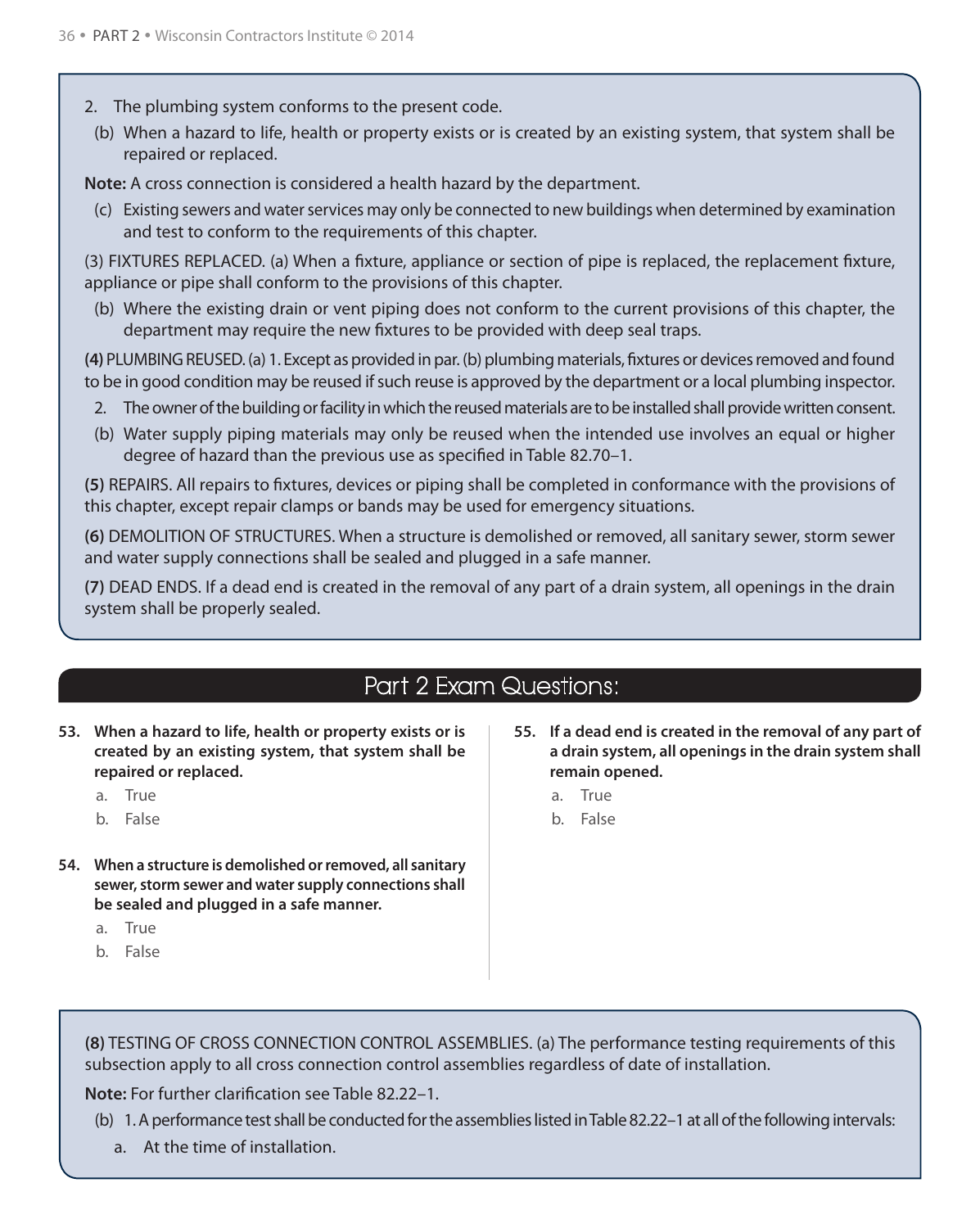- b. Immediately after repairs or alterations to the assembly have occurred.
- c. At least annually.
- 2. The performance test shall be conducted using the appropriate test standard for the assembly as specified in Table 82.22–1.
- 3. A cross connection assembly performance test shall be conducted by an individual registered by the department in accordance with s. Comm 5.99.
- 4. a. The results of the cross connection control assembly performance test shall be submitted as specified in Table 82.22–1 in a format prescribed by the department accompanied by a filing fee as specified in s. Comm 2.645 (2).
	- b. As specified in Table 82.22–1, the results of the cross connection assembly performance test shall be submitted to the department and purveyor within 60 days of completion of the test.
- 5. The results of performance tests for the assemblies listed in Table 82.22–1 shall be made available upon request to the department, its agent or the local government unit.

#### Table 82.22-1

#### **Testing and Submitting Requirements for Cross Connection Control Assemblies**

| <b>ASSE Standard Name</b><br>and Number                                                                                                              | <b>CAN/CSA Standard</b><br><b>Name and Number</b>                                                                                                                               | <b>ASSE Test Standard</b><br># and Test Required | <b>Test Results to be</b><br>submitted to Dept. |  |
|------------------------------------------------------------------------------------------------------------------------------------------------------|---------------------------------------------------------------------------------------------------------------------------------------------------------------------------------|--------------------------------------------------|-------------------------------------------------|--|
| Double Check Backflow<br><b>Prevention Assemblies</b><br>and Double Check Fire<br>Protection<br><b>Backflow Prevention</b><br>Assemblies (ASSE 1015) | Double Check Valve Backflow<br><b>Preventers and Double Check</b><br>Valve Backflow Preventers for<br><b>Fire Protection Systems</b><br>(B64.5 and B64.5.1)                     | 5015                                             | N <sub>o</sub>                                  |  |
| Double Check Detector<br><b>Fire Protection Backflow</b><br><b>Prevention Assemblies</b><br>ASSE 1048                                                |                                                                                                                                                                                 | 5048                                             | N <sub>o</sub>                                  |  |
| Pressure Vacuum Breaker<br>Assembly (ASSE 1020)                                                                                                      | Pressure Vaccuum Breakers<br>(B64.1.2)                                                                                                                                          | 5020                                             | Yes                                             |  |
| <b>Reduced Pressure Principle</b><br>Backflow and Reduced<br><b>Pressure Fire Protection</b><br>Principle Backflow<br>Preventers (ASSE 1013)         | <b>Reduced Pressure Principle</b><br><b>Backflow Preventers and</b><br><b>Reduced Pressure Principle</b><br><b>Backflow Preventers for Fire</b><br>Protection Systems (B64.4.1) | 5013                                             | Yes                                             |  |
| <b>Reduced Pressure Detector</b><br><b>Fire Protection Backflow</b><br><b>Prevention Assemblies</b><br>(ASSE 1047)                                   |                                                                                                                                                                                 | 5047                                             | Yes                                             |  |
| Spill Resistant Vacuum<br>Breaker (ASSE 1056)                                                                                                        | Spill Resistant Vacuum Breakers<br>(B64.1.3)                                                                                                                                    | 5056                                             | Yes                                             |  |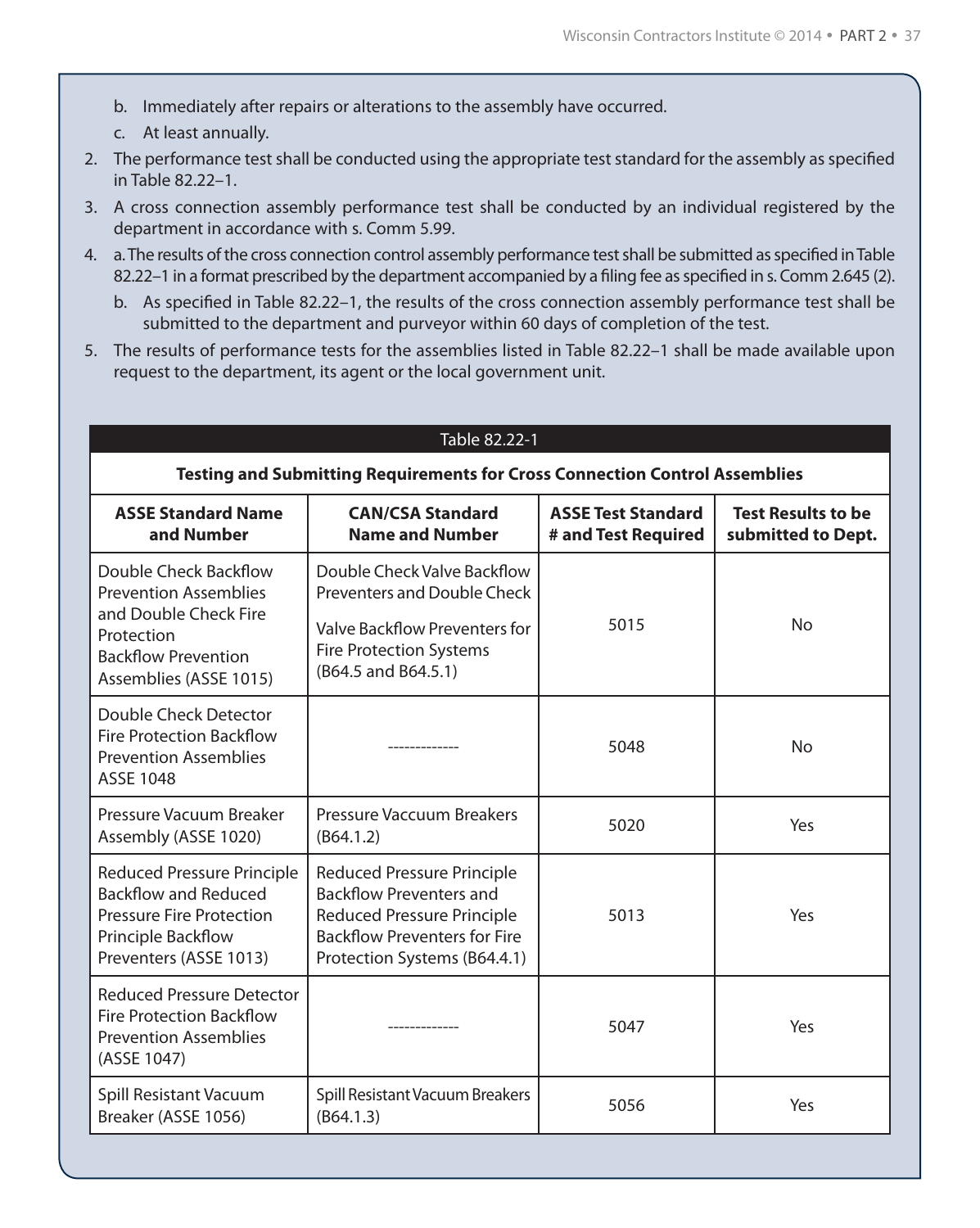- **56. Using Table 82.22-1, what is the ASSE test standard number for "pressure vacuum breaker assembly"?**
	- a. 5015
	- b. 5048
	- c. 5020
	- d. 5013
- **57. What is the ASSE Standard number for "spill resistant vacuum breaker"?**
	- a. 1020
	- b. 1013
	- c. 1047
	- d. 1056
- **58. For ASSE Test Standard 5015, the results are required to be sent to the Department.**
	- a. True
	- b. False
- **59. Using Table 82.22-1, what is the ASSE test standard number for "double check backflow prevention assemblies"?**
	- a. 5015
	- b. 5048
	- c. 5020
	- d. 5013
- **60. For ASSE Test Standard 5013, the results are required to be sent to the Department.**
	- a. True
	- b. False

**[See Page 85 to fill out the Answer Sheet]**